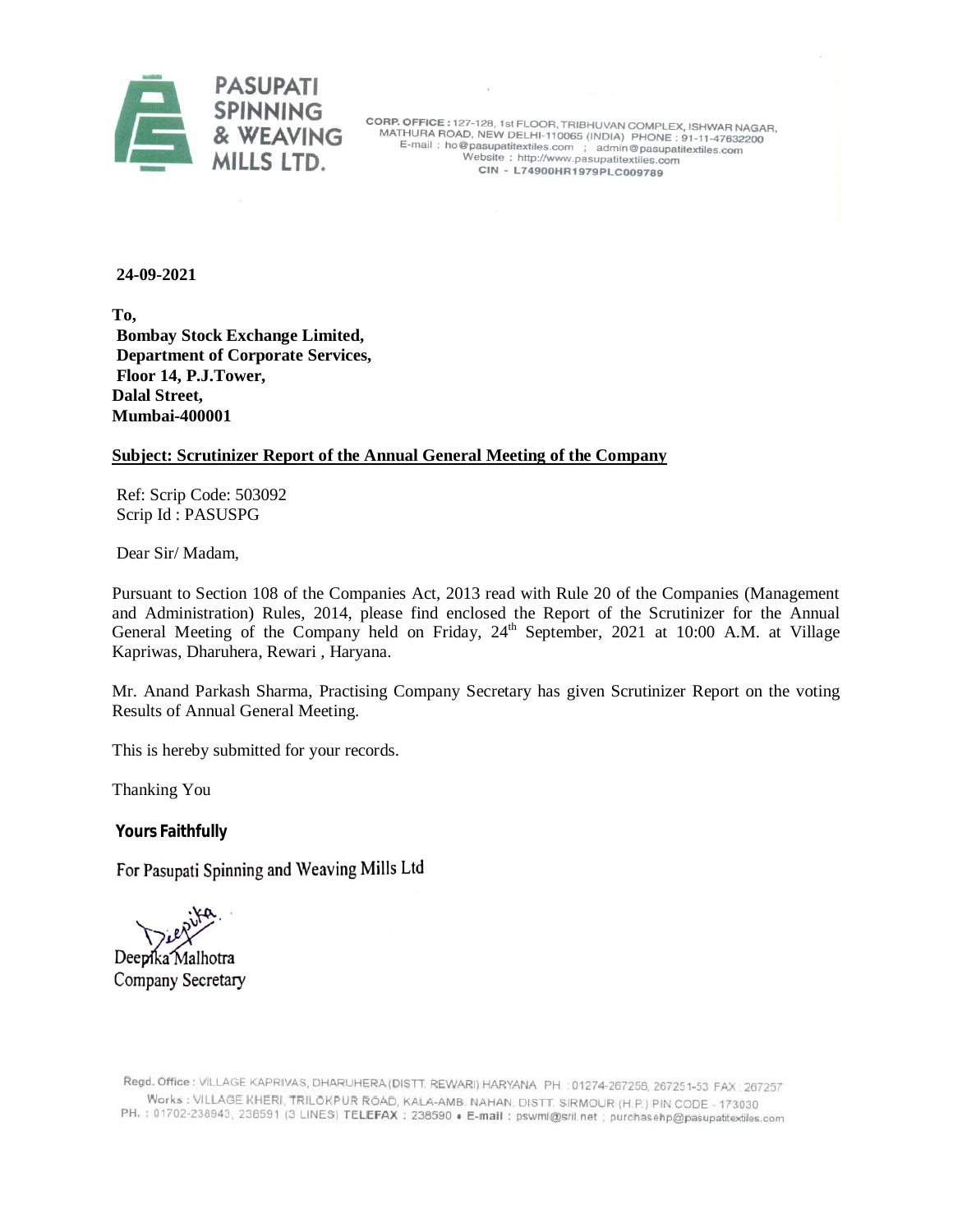#### **CONSOLIDATED SCRUTINIZER'S REPORT**

------------------------------------------------------------------------------------------------------------------------------------

# **The Chairman, Pasupati Spinning and Weaving Mills Limited**

Dear Sir,

I, Anand Parkash Sharma, Practicing Company Secretary has been appointed as a Scrutinizer by the Board of Directors of Pasupati Spinning and Weaving Mills Limited ("the Company") to issue consolidated report on votes cast through:

- 1. remote e-voting carried out during the period of September 21, 2021 (9:00 A.M.) to September 23, 2021 (5:00 P.M.) under the provision of Section 108 of the Companies Act, 2013 read with Rule 20 of the Companies (Management and Administration) Rules, 2014; and
- 2. Poll on the below mentioned resolution at the  $41<sup>st</sup>$  Annual General Meeting of the members of Pasupati Spinning and Weaving Mills Limited on September 24, 2021 at Village Kapriwas, Dharuhera District Rewari HR- 000000.

The management of the Company is responsible to ensure the compliances of Companies Act, 2013 read with rules made thereunder in respect of remote e-voting and Poll on the resolution contained in the Notice of  $41<sup>st</sup>$  AGM of the members of the Company.

My responsibility as a Scrutinizer is ascertaining the requisite majority on voting through remote evoting and Poll received at the 41<sup>st</sup> Annual General Meeting of the Company.

- 1. I submit my report as under:
- a. The voting rights were reckoned on September 17, 2021, being the "Cut Off Date" to determine entitlements of the members to vote on the resolutions outlined in the AGM Notice through remote e-Voting before the  $24<sup>th</sup>$  September, 2021 AGM and Poll during the AGM on the resolutions (item no. 1to 4 as set out in the notice of the Company).
- b. The notice dated August 14, 2021, as confirmed by the Company, was sent to the members in respect of the below-mentioned resolution(s), through electronic mode to those members whose e-mail addresses are registered with the Company/ depositories.
- c. The e-voting period commenced on September 21, 2021 at 09:00 A.M. to September 23, 2021 at 05:00 P.M.
- d. At the venue of the AGM, the facility to vote through Ballot Papers had been provided to those members who were present in the AGM and have not exercised the option of Remote E- voting.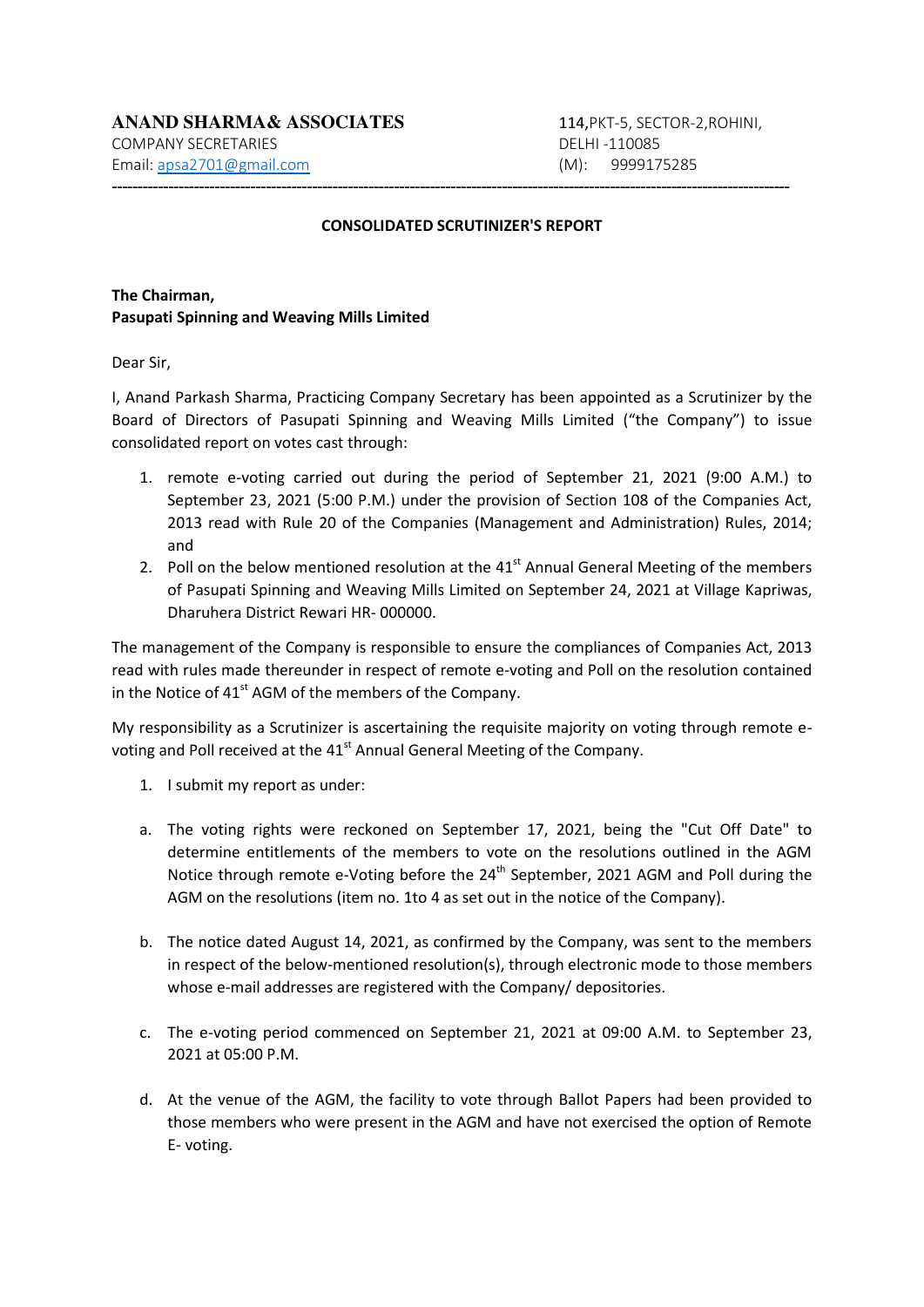- e. I have locked and sealed one empty ballot box in the presence of the members and proxies after showing the empty ballot box to the members. Thereafter, members have casted their votes and dropped the ballot papers in the ballot box.
- f. After the closure of the voting at the AGM, the locked ballot box was subsequently opened in my presence along with two witnesses, Mr. Santosh Kumar Singh and Mr. Keshav Ahuja who are not in the employment of the Company and ballot papers were diligently scrutinized. The ballot papers were reconciled with the records maintained by the Company/ Registrar and Transfer Agents of the Company and the authorization/proxies lodged with the Company.
- g. The Ballot Papers, which were incomplete and/ or which were otherwise found defective have treated as invalid and kept separately.
- h. After counting the votes casted by the members and proxies present at the  $41<sup>st</sup>$  AGM, through the ballot papers, the votes casted through remote e-voting were unblocked on September 24, 2021, in the presence of two witnesses, Mr. Keshav Ahuja and Mr. Santosh Kumar Singh who are not in the employment of the Company.
- i. Thereafter, the details containing inter-alia, List of members, who voted in "favour" or "against" each of the resolutions that were put to vote, was generated from the e-voting website of NSDL.
- j. The particulars of all ballot papers received from the members as well as details of e-voting as recorded through online platform provided by NSDL have been consolidated.
- k. A summary of the ballot papers received / votes cast electronically is given below:

# Item No. 1

**Ordinary Resolution:** To receive, consider and adopt the Financial Statements of the Company for the Financial Year ended 31st March, 2021, together with the Reports of the Board of Directors and the Auditor's thereon

| Mode     | οf | Number of members who voted | Number of Votes cast   % of total number of |                  |
|----------|----|-----------------------------|---------------------------------------------|------------------|
| Voting   |    | (in person or by proxy)     | by them                                     | valid votes cast |
| Physical |    | 32                          | 7173208                                     | 99.99            |
| E-voting |    | 21                          | 506                                         | 0.007            |
| Total    |    | 53                          | 7173714                                     | 99.999           |

i. Voted in favor of the resolution:

#### ii. Voted against the resolution:

| Mode   | of   Number of members who voted   Number of Votes cast   % of total number of |         |                  |
|--------|--------------------------------------------------------------------------------|---------|------------------|
| Voting | (in person or by proxy)                                                        | by them | valid votes cast |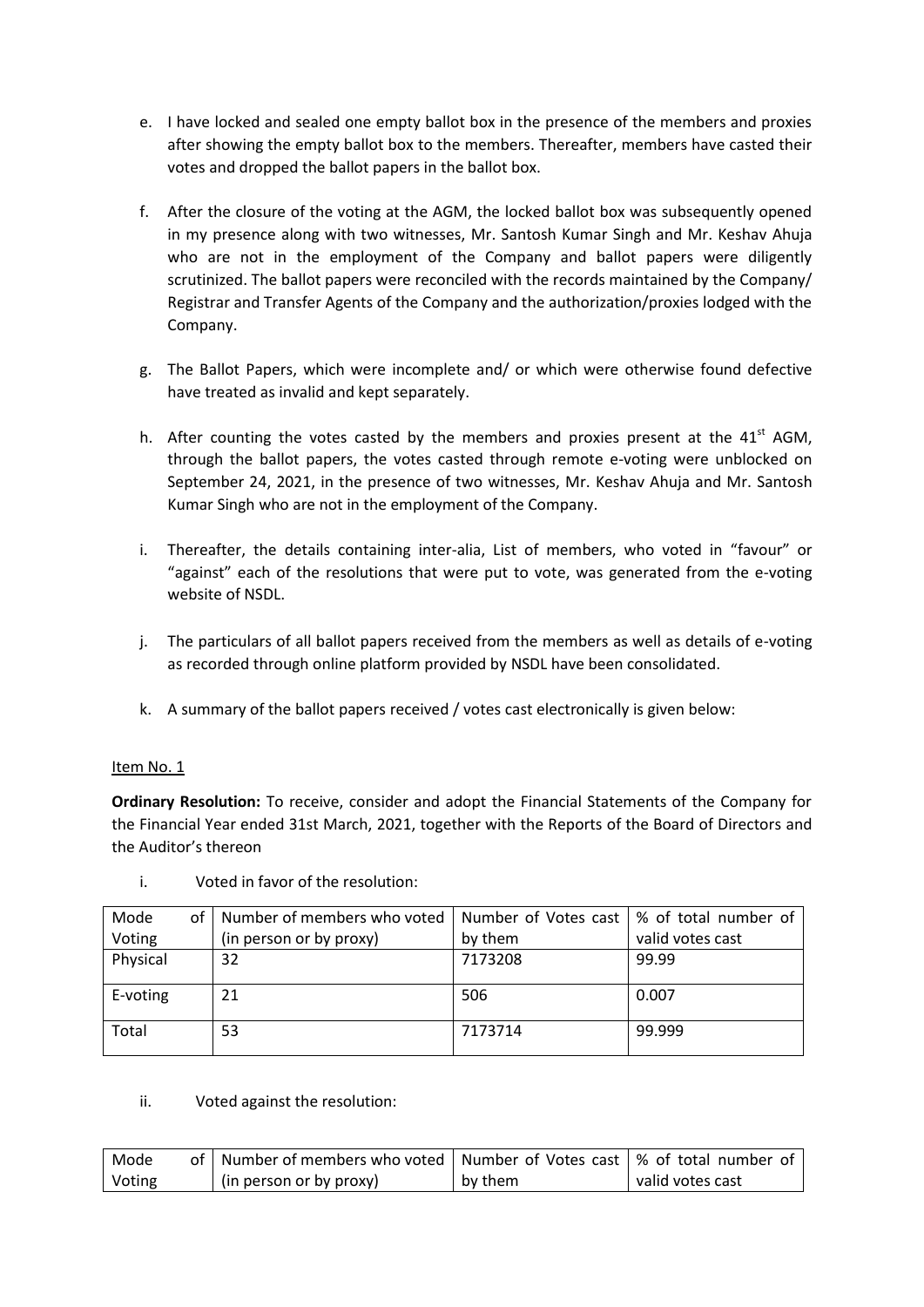| Physical | $\overline{\phantom{0}}$ | ٠ | $\overline{\phantom{0}}$ |
|----------|--------------------------|---|--------------------------|
| E-voting |                          |   | 0.00009                  |
| Total    |                          |   | 0.00009                  |

iii. Invalid votes:

| Mode     | οf | Number of members who voted   Number of Votes cast   % of total number of |            |                  |
|----------|----|---------------------------------------------------------------------------|------------|------------------|
| Voting   |    | (in person or by proxy)                                                   | by them    | valid votes cast |
| Physical |    |                                                                           | <b>NIL</b> |                  |
| E-voting |    |                                                                           |            |                  |
| Total    |    |                                                                           |            |                  |

# Item No. 2

**Ordinary Resolution:** To appoint a Director in place of Mr. Chander Mohan Sharma (DIN- 08047336), who retires by rotation and, being eligible, offers himself for re-appointment.

i. Voted in favor of the resolution:

| Mode<br>οf | Number of members who voted | Number of Votes cast   % of total number of |                  |
|------------|-----------------------------|---------------------------------------------|------------------|
| Voting     | (in person or by proxy)     | by them                                     | valid votes cast |
| Physical   | 32                          | 7173208                                     | 99.99            |
|            |                             |                                             |                  |
| E-voting   | 21                          | 506                                         | 0.007            |
| Total      | 53                          | 7173714                                     | 99.999           |

# ii. Voted against the resolution:

| Mode     | οf | Number of members who voted | Number of Votes cast | % of total number of |
|----------|----|-----------------------------|----------------------|----------------------|
| Voting   |    | (in person or by proxy)     | by them              | valid votes cast     |
| Physical |    |                             |                      |                      |
|          |    |                             |                      |                      |
| E-voting |    |                             |                      | 0.00009              |
| Total    |    |                             |                      | 0.00009              |

#### iii. Invalid votes:

| Mode     | of | Number of members who voted   Number of Votes cast   % of total number of |         |                  |
|----------|----|---------------------------------------------------------------------------|---------|------------------|
| Voting   |    | (in person or by proxy)                                                   | by them | valid votes cast |
| Physical |    |                                                                           |         |                  |
| E-voting |    |                                                                           | NIL     |                  |
| cTotal   |    |                                                                           |         |                  |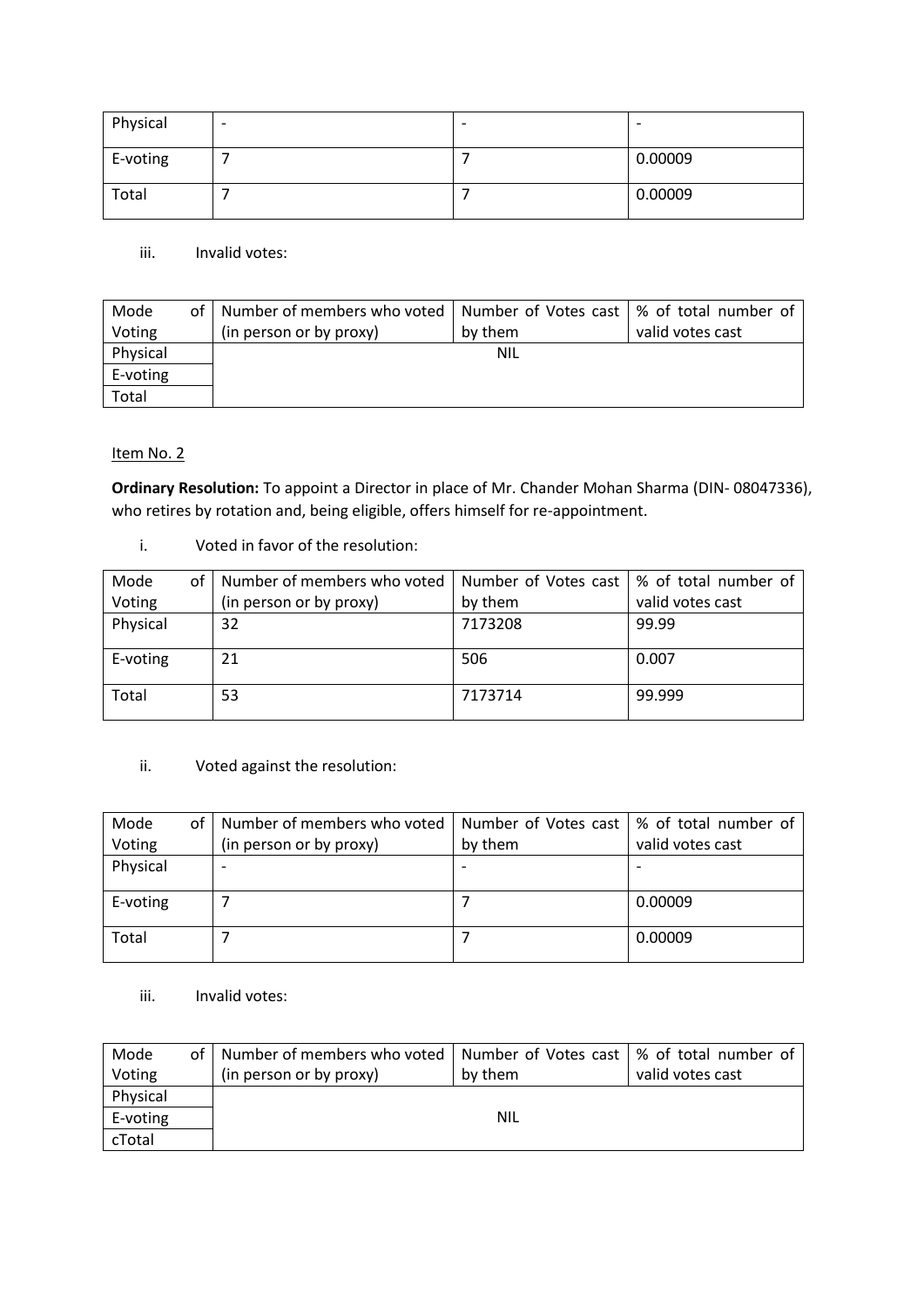### Item No. 3

#### **Ordinary Resolution**: Ratification of remuneration of the Cost Auditors

| Mode<br>οf | Number of members who voted | Number of Votes cast   % of total number of |                  |
|------------|-----------------------------|---------------------------------------------|------------------|
| Voting     | (in person or by proxy)     | by them                                     | valid votes cast |
| Physical   | 32                          | 7173208                                     | 99.99            |
| E-voting   | 21                          | 506                                         | 0.007            |
| Total      | 53                          | 7173714                                     | 99.999           |

i. Voted in favor of the resolution:

ii. Voted against the resolution:

| Mode<br>οf | Number of members who voted |         | Number of Votes cast   % of total number of |
|------------|-----------------------------|---------|---------------------------------------------|
| Voting     | (in person or by proxy)     | by them | valid votes cast                            |
| Physical   |                             |         |                                             |
|            |                             |         |                                             |
| E-voting   |                             |         | 0.00009                                     |
| Total      |                             |         | 0.00009                                     |

iii. Invalid votes:

| Mode     | of I | Number of members who voted   Number of Votes cast   % of total number of |            |                  |
|----------|------|---------------------------------------------------------------------------|------------|------------------|
| Voting   |      | (in person or by proxy)                                                   | by them    | valid votes cast |
| Physical |      |                                                                           | <b>NIL</b> |                  |
| E-voting |      |                                                                           |            |                  |
| Total    |      |                                                                           |            |                  |

#### Item No. 4

# **Ordinary Resolution**: Approval of Related Party Transactions

i. Voted in favor of the resolution:

| Mode<br>οf | Number of members who voted   Number of Votes cast   % of total number of |         |                  |
|------------|---------------------------------------------------------------------------|---------|------------------|
| Voting     | (in person or by proxy)                                                   | by them | valid votes cast |
| Physical   | 32                                                                        | 7173208 | 99.99            |
| E-voting   | 21                                                                        | 506     | 0.007            |
| Total      | 53                                                                        | 7173714 | 99.999           |

## ii. Voted against the resolution:

| Mode   | of   Number of members who voted   Number of Votes cast   % of total number of |         |                  |
|--------|--------------------------------------------------------------------------------|---------|------------------|
| Voting | (in person or by proxy)                                                        | by them | valid votes cast |